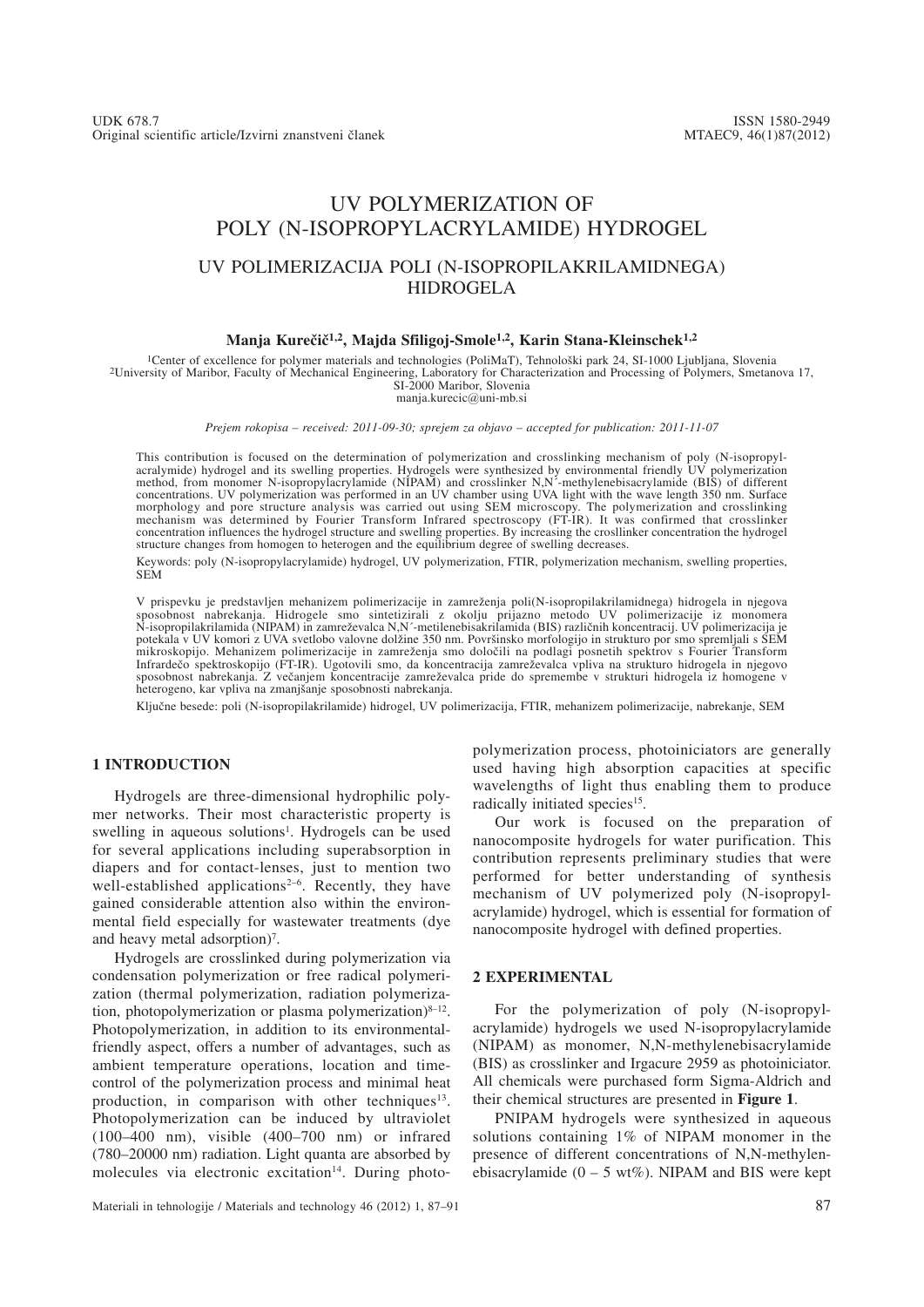M. KUREČIČ et al.: UV POLYMERIZATION OF POLY (N-ISOPROPYLACRYLAMIDE) HYDROGEL



**Figure 1:** Chemical structure of monomer, crosslinker and photoiniciator Slika 1: Kemijska struktura monomera, zamreževalca in fotoiniciatorja

under constant stirring for 1 hour at room temperature. After this period, Irgacure 2959 photoiniciator was added and the solution was kept under the same conditions for additional 30 minutes. Prepared solutions were pored in glass Petri dishes, bubbled with nitrogen for 5 minutes and covered. Petri dishes were placed on the sample holder in the middle of a UV chamber (Luzchem). Polymerization was carried out in UV chamber using 6 UVA lamps (centered at 350 nm) placed on top of the chamber with the distance to the sample 15 cm. Time of polymerization was 2 hours. After polymerization the hydrogels were washed with deionized water for 4 days (daily exchange of water). After washing, the hydrogels were dried at 40°C until a constant mass was reached.

For determination of an equilibrium degree of swelling (EDS) and equilibrium water content (EWC), we used pre-weighted hydrogel samples and immersed them into deionized water. Samples were removed from water every hour, wiped with filter paper in order to remove surface water, weighted and placed back into the water for further swelling. The equilibrium was reached when no mass difference was determined. EDS and EWC were calculated using these equations<sup>16</sup>:

$$
EDS(\%) = \frac{W_s - W_d}{W_d} \cdot 100\tag{1}
$$

$$
EWC(\%) = \frac{W_s - W_d}{W_s} \cdot 100\tag{2}
$$

where  $W_s$  and  $W_d$  are the masses of the gel in swollen and dried states, respectively.



**Figure 2:** Polymerized hydrogels with different crosslinker concentrations (A:0 wt%, B:0.25 wt%, C:0.5 wt%, D: 1 wt%, E:2.5 wt%, F:5 wt% BIS regarding the monomer content)

Slika 2: Polimerizirani hidrogeli z različnimi koncentracijami zamre-`evalca (A:0 u.t.%, B:0,25 u.t.%, C:0,5 u.t.%, D: 1 u.t.%, E:2,5 u.t.%, F:5 u.t.% BIS glede na delež monomera)

The structural properties of the hydrogels were examined using the Perkin-Elmer Spectrum One FT-IR spectrophotometer. Hidrogel disks were cut into small pieces and dried at 40°C until a constant mass was reached. Spectra were recorded by placing a dried gel piece over the attenuated total reflectance crystal. Recording conditions were: 16 scans and an estimated resolution of  $4 \text{ cm}^{-1}$ .

The surface morphology of the hydrogels was studied using the scanning electron microscope FE-SEM-ZEISS Gemini Supra 35 VP. The samples were equilibrated in distilled water at room temperature and freez-dried (Lyotrap freez-drier) for 2 days prior to SEM analyses.

#### **3 RESULTS AND DISCUSSIONS**

Polymerized hydrogels with crosslinker concentrations less than 1 wt% regarding the monomer content form sticky gels that decay during the washing or subsequent swelling. At the cross-linker concentration of 1 wt% and above regarding the monomer content, polymerized hydrogels retained their structure also during the washing and swelling process. We assume that the ratio monomer/crosslinker under 100:1 is too small for the material to polymerize completely and form a firm and resistible hydrogel. In **Figure 2** it is demonstrated that hydrogel with crosslinker concentration of



**Figure 3:** Equilibrium water content and equilibrium degree of swelling vs. crosslinker concentration

Slika 3: Delež vode v hidrogelu in stopnja nabrekanja v ravnotežju v odvisnosti od deleža zamreževalca v hidrogelu

88 Materiali in tehnologije / Materials and technology 46 (2012) 1, 87–91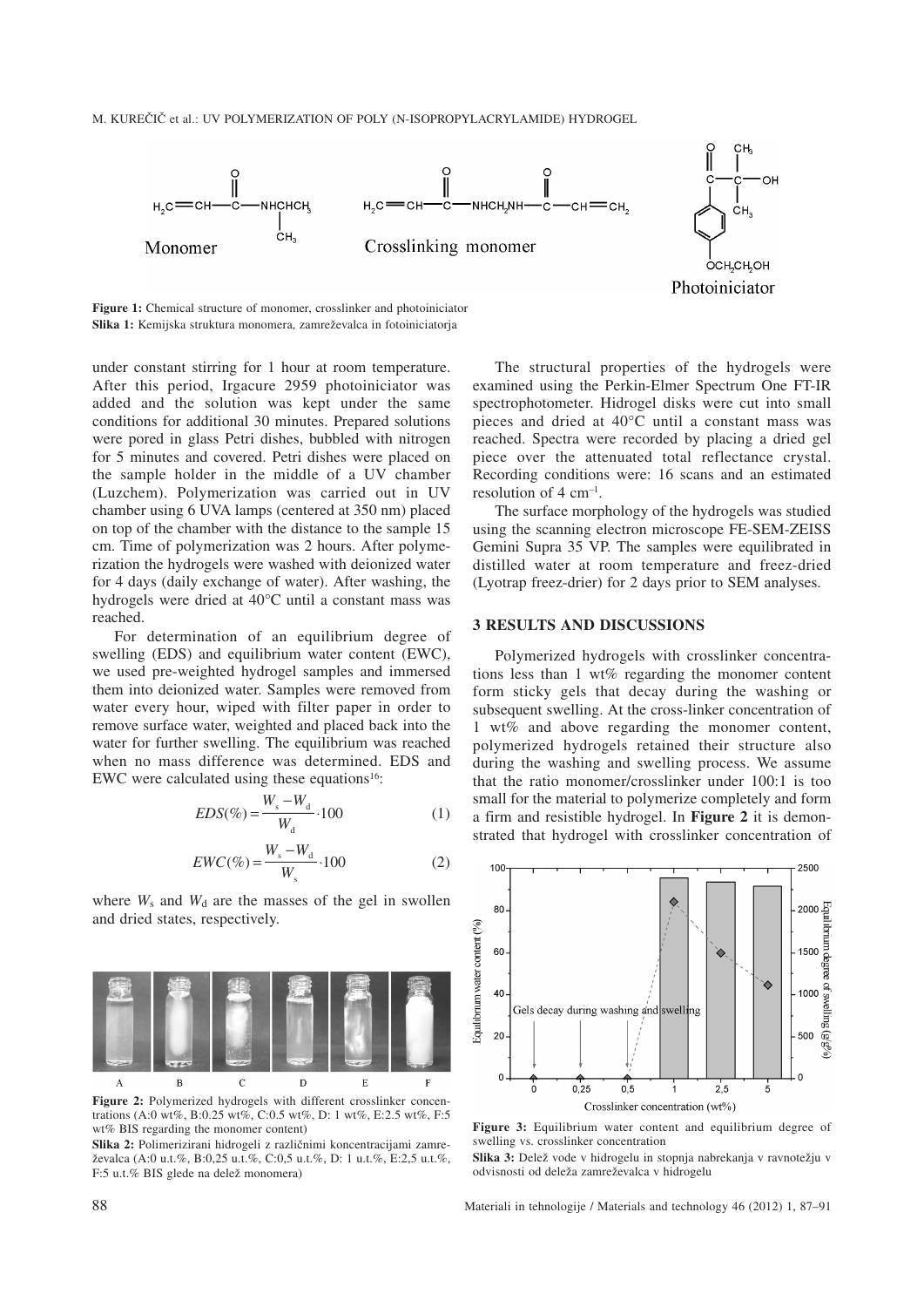

**Figure 4:** SEM micrographs of cross-section (A) and surface (B) of hydrogel with crosslinker concentration 1 wt% regarding the monomer content

**Slika 4:** SEM posnetki prereza (A) in površine (B) hidrogela s koncentracijo zamreževalca 1 u.t.% glede na delež monomera

1 wt% is transparent, which indicates that the crosslinking structure is homogeneous. Increased concentration of crosslinker causes formation of opaque segments, which indicate a formation of heterogen hydrogel structure (**Figure 2**).

When hydrogel is exposed to water, water molecules diffuse into hydrogel structure and consequently hydrogel swells. Hydrogel ability to swell or uptake water is one of the key characteristics. Therefore, the optimal monomer/crosslinker concentration ratio was determined in regard to the degree of swelling. **Figure 3** represents the equilibrium degree of swelling and



**Figure 5:** FTIR spectra of monomer (NIPAM), crosslinker (BIS) and synthesized hydrogel (poli-NIPAM – 1 wt% of BIS)

Slika 5: FTIR spektri monomera (NIPAM), zamreževalca (BIS) in polimernega hidrogela (poli-NIPAM –1 u.t.% BIS)

Materiali in tehnologije / Materials and technology 46 (2012) 1, 87–91 89

equilibrium water content for polymerized hydrogels with different concentrations of crosslinker.

It was established that when increasing the crosslinker concentration above 1 wt% the amount of water in equilibrium and consequently the degree of swelling starts to decrease. This decrease can be related to the formation of hydrogel heterogene structure. With the increasement of crosslinker concentration we create a denser hydrogel structure which affects the water uptake. Water uptake represents the migration of water molecules into preformed gapes between polymer chains<sup>17</sup>. Denser hydrogel structure diminish the accesability of water molecules to hydrophilic parts of polymer molecules, therefore less water can penetrate into the hydrogel structure.

**Figure 4** shows SEM micrographs of a cross-section and a surface of hydrogel with crosslinker concentration of 1 wt% regarding the monomer content. Samples were lyophilized after the equilibrium swelling has been reached at room temperature in order to preserve natural hydrogel structure in swollen state. Hydrogel crosssection (**Figure 4a**) shows very porous structure with several pores and wide pore size distribution. The pore structure has a sponge-like shape with spherical opens and interconnected cells. This porous microstructure is essential for a large active surface of hydrogel and assures the capillary effect of water uptake. **Figure 4b** shows a hydrogel surface. It is noticeable that hydrogel surface is covered with a surface layer with few smaller pores. Hydrogel surface differs from its interior probably due to the difference in effect of UV light. On the surface the UV intensity is higher in comparison to the interior and therefore it causes higher crosllinking efficiency and density on the surface. Therefore a core/shell structure is suggested for the polymerized hydrogels.

Unfortunately, however, neither the UV radiation intensity nor the penetration depth of the photons with the wavelength of 350 nm is known, so we can not give any quantitative estimation. Differences in SEM images between the surface of a porous sample and the bulk could be easily attributed to the artefact of the cutting technique. Namely, porous materials are inhomogeneous and thus difficult to cut and/or polish. The proper method for monitoring distribution of grains and/or



**Figure 6:** Mechanism of UV polymerization of poly (N-isopropylacrylamide) hydrogel

**Slika 6:** Mehanizem UV polimerizacije poli (N-isopropilakrilamidnega) hidrogela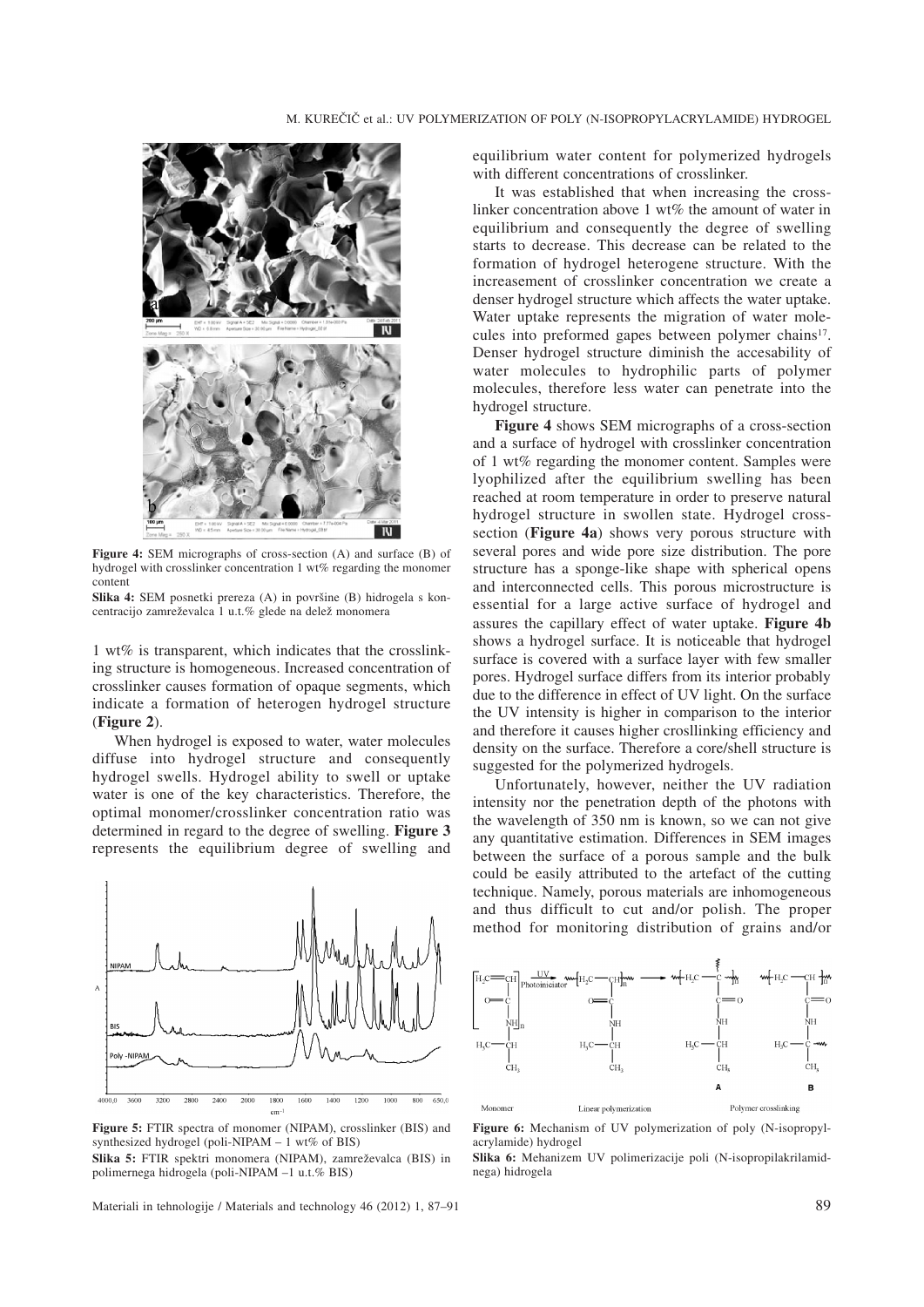pores inside a porous material is based on selective removal of the upper layers of materials. A common used method applies highly non-equilibrium gaseous plasma treatment. Gaseous particles interact with the surface material but not with the bulk. If proper parameters are taken, the material can be slowly removed without influencing the structure or composition below the surface. Such a method has been used for investigation of the structure of variety of composite materials18–25. Unfortunately, however, this technology was not available at our experiments.

FTIR spektra of monomer, cross-linker and polymerized NIPAM hydrogel (poly-NIPAM) are presented in **Figure 5**. The FT-IR spectra of the monomer and crosslinker show typical absorption peaks that are summarized in **Table 1**. In comparison to FT-IR spectrum of poly (N-isopropylacrylamide) hydrogel several changes can be observed. First difference is observed in the spectrum from  $3600-3100$  cm<sup>-1</sup>. In this part of the spectrum of monomer the absorption peak characteristic for N-H vibrations is located at  $2970 \text{ cm}^{-1}$ , while in spectrum of hydrogel this peak is much broader due to the overlapping with an absorption peak which is characteristic for O-H vibrations of water molecules. This change is attributed to the interactions of polymer molecules with neighbouring water molecules. Generally, the state of water in the polymer hydrogel can be divided into free water, freezing bound water and non-freezing bound water. Free water is the water which does not take part in hydrogen bonding with polymer molecules. Freezing bound water (intermediate water) is water which interacts weakly with polymer molecules. Non-freezing water (bound water) are the water molecules which are bound to polymer molecules through hydrogen bonds<sup>26-29</sup>. Therefore the water that is presented in the FTIR spectrum of poly (NIPAM) hydrogel represents non-freezing bound water that remains in hydrogel structure also after extensive drying. The absorption peak at  $1640 \text{ cm}^{-1}$  is assigned to C=O stretching vibrations in  $C=O$   $H<sub>2</sub>O$  and  $C=O$   $H<sub>-</sub>N$ hydrogen bonding with neighbouring water molecules.

**Tabel 1:** Characteristic absorption peaks in FTIR spectrum of monomer and crosslinker<sup>11,30,31</sup>

Tabela 1: Značilni absorbcijski vrhovi FTIR spectra monomera in zamreževalca<sup>11,30,31</sup>

| Absorption peaks<br>$\overline{(cm^{-1})}$ | Assignment                                                   |
|--------------------------------------------|--------------------------------------------------------------|
| 3280                                       | N-H stretching of secondary amide                            |
| 2970                                       | Asymmetric and antisymmetric<br>stretching of C-H bond       |
| 2876                                       |                                                              |
| 1656                                       | C=O stretching of amide I bond                               |
| 1620                                       |                                                              |
| 1540                                       | N-H stretching of amide II bond                              |
| 1387                                       | Antisymmetric deformation of<br>isopropyl $-C(CH_3)_2$ group |
| 1367                                       |                                                              |

Due to the polymerization and crosslinking process of hydrogels, significant differences in absorption maxima of FTIR spectra were observed. Absorption peak at 2970 cm–1 in the hydrogel spectrum, that is characteristic for =C-H vibrations, is higher in comparison to the same peak of the monomer spectrum, which indicates that a double bond of NIPAM is initiated by the photoinitiator radicals, resulting in the point of polymerization (**Figure 6** – linear polymerization). Absorption peaks at 1387 and 1367 cm–1, characteristic for vibrations of isopropyl group, are lower in comparison to monomer spectra, what indicates that the isopropyl groups represent the crosslinking points. Crosslinking is formed on the tert-C atom of the side isopropyl group and tert-C atom of the main chain isopropyl group (**Figure 6** – polymer crosslinking). According to FTIR measurements proposed mechanism of UV polymerisation of poly (N-isopropylacrylamide) hydrogel is shown in **Figure 6**.

#### **4 CONCLUSIONS**

In the present study poly (N-isopropylacrylamide) hydrogels were UV polymerized. The method presented in this paper represents an environmental friendly alternative to conventional polymerization techniques. By the procedure elaborated here both the polymerization and crosslinking processes occur. Stabile hydrogels were obtained, which are water insoluble but swell considerably in water. The optimal concentration of crosslinker in polymerization process of poly (NIPAM) hydrogel was found to be at about 1  $wt\%$ regarding the monomer content, where polymerized hydrogels form a rather homogeneous structure with the swelling degree of 2100% and the equilibrium water content of 95,5 %. An increase in crosslinker concentration influences the crosslinking point density in the hydrogel and, consequently, it becomes more heterogeneous. A heterogeneous structure is undesirable since it creates a fragile hydrogel causing a decrease of the swelling capacity.

#### **Acknowledgement**

The authors acknowledge the financial support from the Ministry of Higher Education, Science and Technology of the Republic of Slovenia through contract No. 3211-10-000057 (Center of Excellence Polymer Materials and Technologies).

#### **5 REFERENCES**

- <sup>1</sup> Osada Yoshihito, Kajiwara Kanji. Gels Handbook, Volume 1. London: Academic press, 2001
- <sup>2</sup> Haraguchi Kazutoshi, Macromol. Symp., 256 (**2007**), 120–130
- <sup>3</sup> Haraguchi Kazutoshi, Curr. Opin. Solid. St. M., 11 (**2007**), 47–54
- <sup>4</sup> K. T. Nguyen, J. L. West, Biomaterials, 23 (**2002**), 4307–4314
- <sup>5</sup> K. Haraguchi, Macromol. Symp., 256 (**2007**), 120–130